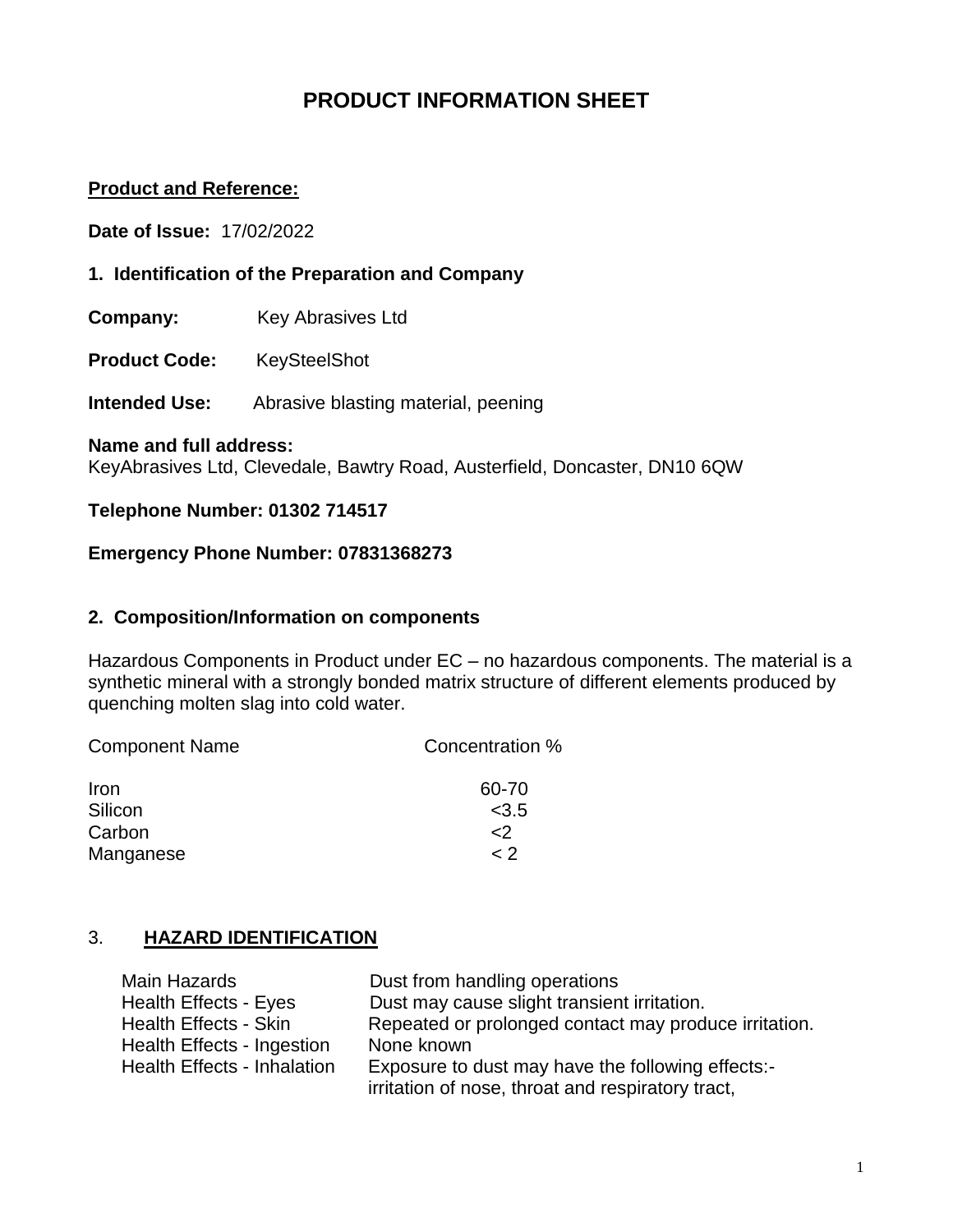# 4. **FIRST AID MEASURES**

### **General:**

In all cases of doubt, or when symptoms persist, seek medical attention. Never give anything by mouth to an unconscious person.

### **Inhalation:**

Remove to fresh air, keep the patient warm and at rest. If breathing is irregular or stopped, administer artificial respiration. Give nothing my mouth. If unconscious, place in the recovery position and seek medical advice.

#### **Skin Contact:**

Remove contaminated clothing. Wash skin thoroughly with soap and water or use a proprietary skin cleaner.

#### **Ingestion**:

Mouth rinse and give water to drink.

#### **Eye:**

Eye wash with plenty of water.

### 5. **FIRE FIGHTING MEASURES**

**Extinguishing media: Water** 

### 6. **ACCIDENTAL RELEASE MEASURES**

#### **Recovery measures:**

Product can be swept up dry or wet. Personnel should use appropriate personal protective equipment particularly if material is in powder form and dry.

#### 7. **HANDLING AND STORAGE**

#### **Handling:**

Avoid breathing dust and spillage whilst handling.

The Manual Handling Operations Regulations may apply to the handling of bags when carrying out assessments.

#### **Storage:**

The storage and use of this product is not subject to any requirements but it should be kept dry where this is important for further process use.

#### 8. **EXPOSURE CONTROLS /PERSONAL PROTECTION**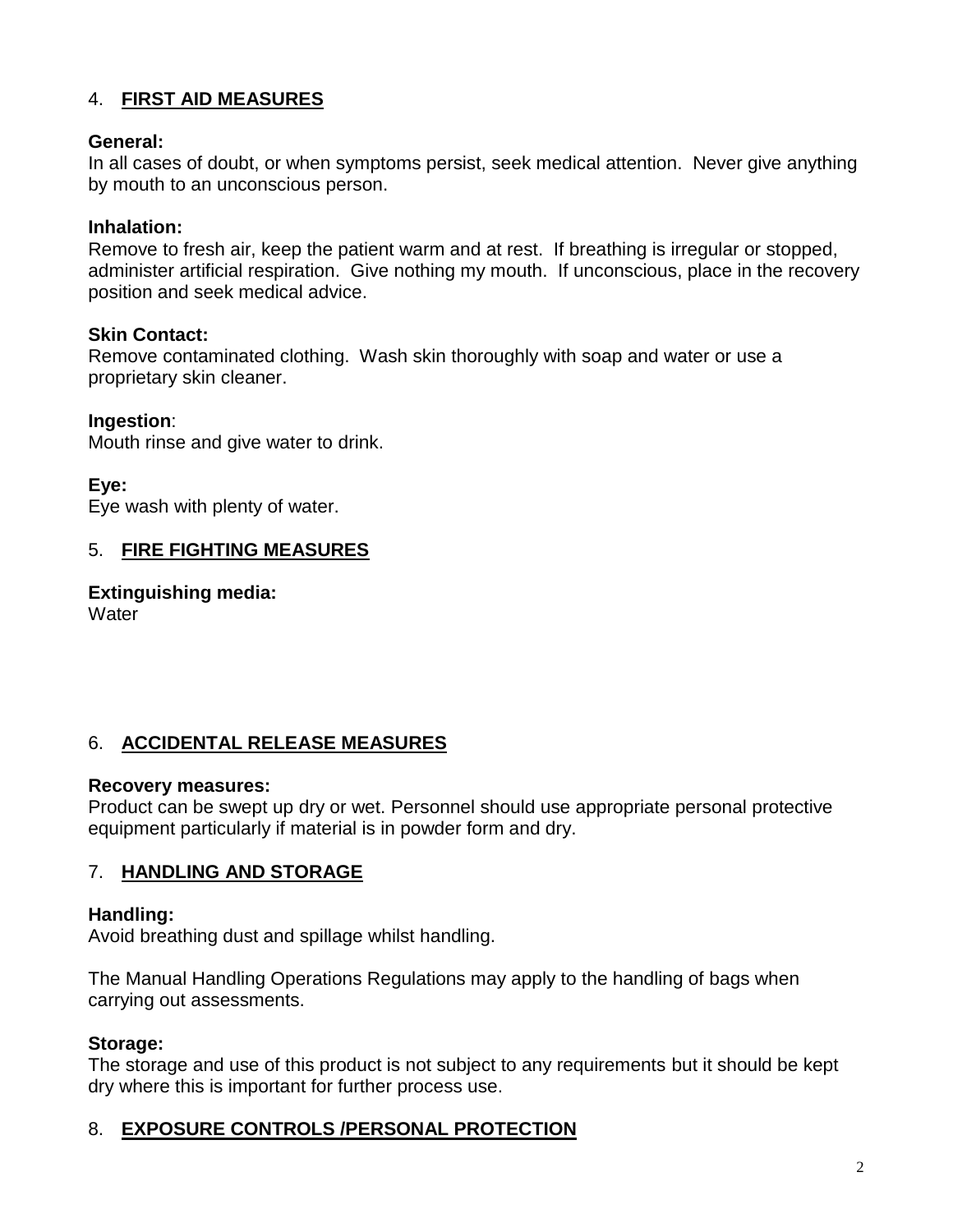### **General:**

a) Persons with a history of asthma, allergies or chronic or recurrent respiratory disease should only be employed in processes in which this product is used under supervision.

b) Persons with a history of skin sensitisation problems should only be employed in processes in which this product is used under appropriate medical supervision.

### **Engineering Measures:**

Provide adequate ventilation. Where reasonably practicable this should be achieved by the use of local exhaust ventilation and good general extraction during process use.

Occupational Exposure Standards:

| 1. Total dust      | Less than 10 mg per cubic metre 8h TWA |
|--------------------|----------------------------------------|
| 2. Respirable dust | Less than 4 mg per cubic metre 8h TWA  |

#### **Personal Protection:**

All Personal Protective Equipment, include Respiratory Protective Equipment, used to control exposure to hazardous substances must be selected to meet the requirements of the COSHH Regulations.

#### **Respiratory Protection:**

None except where used in applications that would cause dust, and then appropriate respiratory protection should be used depending on the application.

#### **Hand Protection:**

When skin exposure may occur, advice should be sought from glove suppliers on appropriate types. Barrier creams may help to protect exposed areas of the skin but are not substitutes for full physical protection.

### **Eye Protection:**

Eye protection designed to protect against exposure which should be an EC approved helmet in blasting operations.

### **Skin Protection:**

Cotton or cotton/synthetic overalls or coveralls are normally suitable. Grossly contaminated clothing should be removed and the skin washed with soap and water or a proprietary skin cleaner.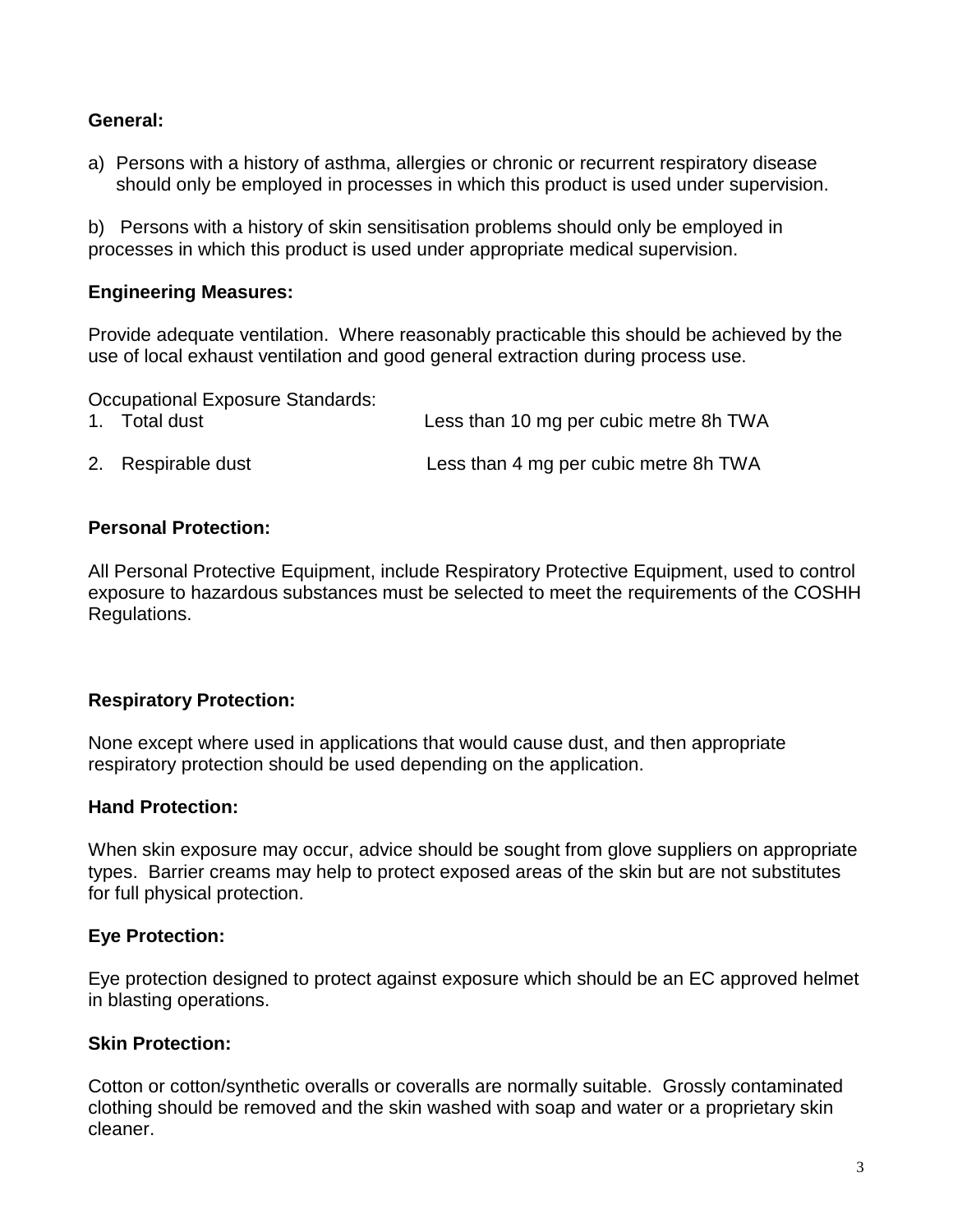### 9. **PHYSICAL AND CHEMICAL PROPERTIES**

| <b>Physical state</b>       | Solid, metal alloy                |
|-----------------------------|-----------------------------------|
| Odour                       | <b>None</b>                       |
| Explosion Limits (%)        | <b>None</b>                       |
| Flash point:                | <b>None</b>                       |
| Solubility in water (kg/m3) | Insoluble                         |
| Density                     | $> 7,6$ g/cm <sup>3</sup>         |
| <b>Bulk Density</b>         | $3 - 5$ g/cm $3$                  |
| <b>Melting Point</b>        | 1400 - 1550 °C (2552 - 2822 °F)   |
| <b>Boiling Point</b>        | $2850 - 3150$ °C (5162 - 5702 °F) |

#### 10. **STABILITY AND REACTIVITY**

Stability Stable under normal conditions

# 11. **TOXICOLOGICAL INFORMATION**

| <b>Acute Toxicity</b>                   | No relevant studies identified                                                                                               |
|-----------------------------------------|------------------------------------------------------------------------------------------------------------------------------|
| <b>Irritancy - Eyes</b>                 | Splashes in the eye may cause irritation and<br>irreversible local damage                                                    |
| Irritancy - Skin                        | Repeated or prolonged contact with the product may<br>lead to skin irritation                                                |
| Sub-acute/Subchronic Toxicity           | No relevant studies identified.                                                                                              |
| <b>Chronic Toxicity/Carcinogenicity</b> | Appropriate protective measures and good hygiene<br>practices should be followed in order to minimise<br>potential exposure. |
| Genotoxicity                            | No relevant studies identified.                                                                                              |
| Reproductive/Developmental              |                                                                                                                              |
| <b>Toxicity</b>                         | No relevant studies identified                                                                                               |
| Human Data                              | Inhalation over long periods of time may constitute a<br>health hazard                                                       |
| <b>Additional Data</b>                  | <b>None</b>                                                                                                                  |

# 12. **ECOLOGICAL INFORMATION**

There is no data available on the product itself. The Air Pollution Control requirements of regulations made under the Environmental Protection Act may apply to the use of this product.

### 13. **DISPOSAL CONSIDERATIONS**